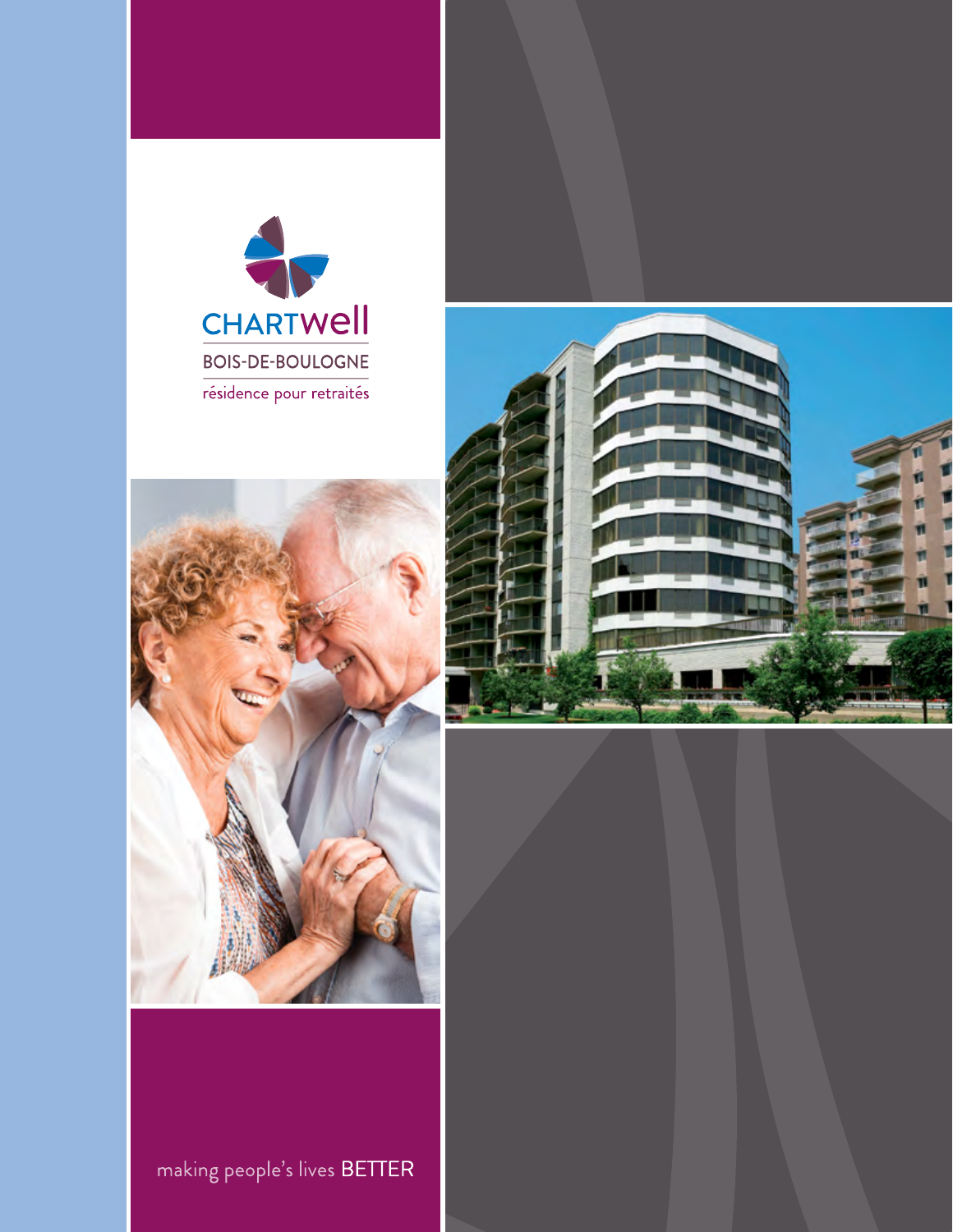

### PART OF OUR LOCAL COMMUNITY SINCE 1989

Chartwell Bois-de-Boulogne is a retirement residence where you can keep living the urban lifestyle you love. Located in a mix of city and nature, in a neighbourhood with a rich cultural history, it's the perfect blend of bustling city life and expansive green spaces.

Our residence offers a continuum of care setting, including independent living and assisted living. We make sure that there is always someone around to help so you can enjoy city living with peace of mind, no matter what your level of autonomy. In our safe living environment and the surrounding areas, you can come and go as you please.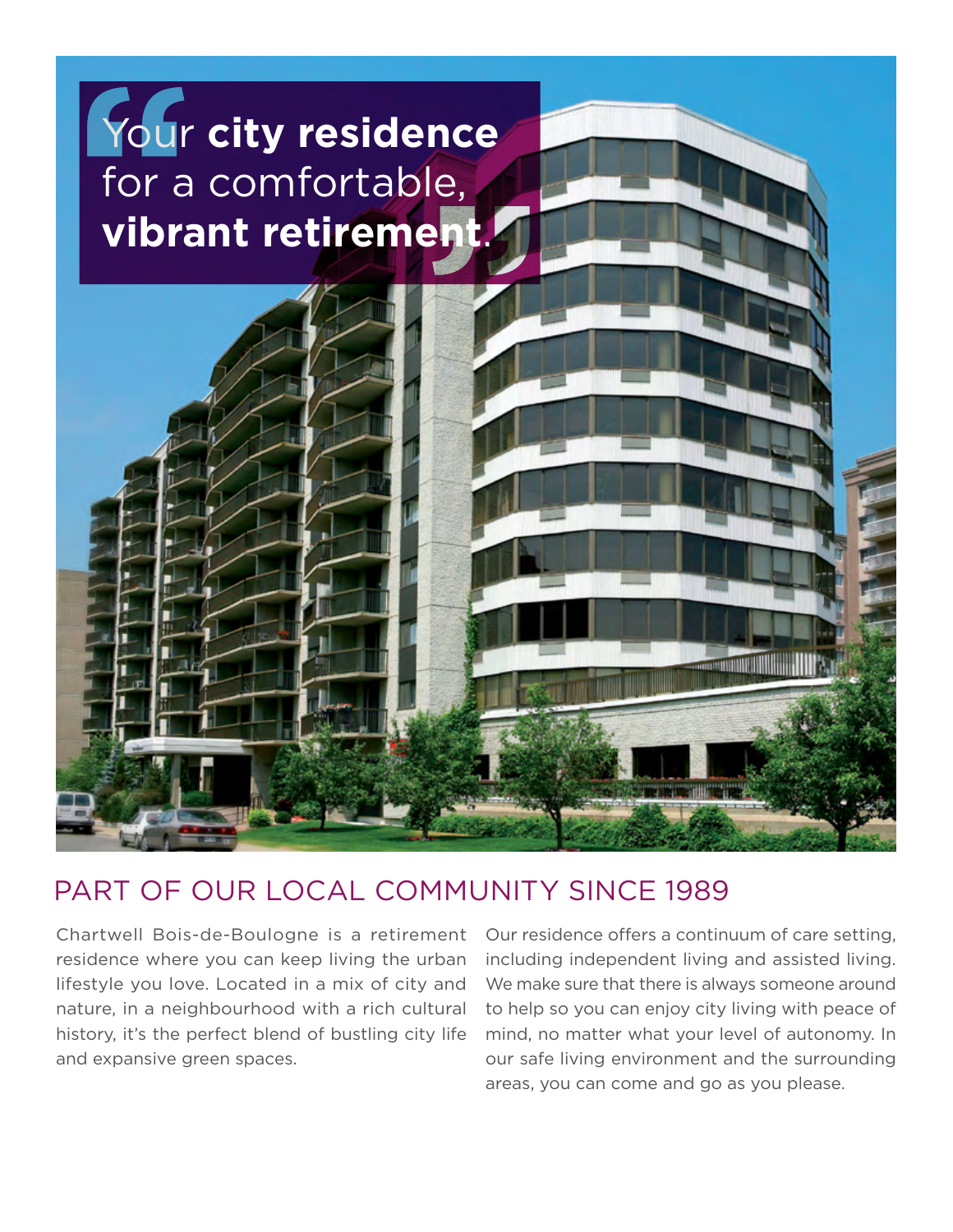# OUR UNIQUE LIFESTYLE

At Chartwell Bois-de-Boulogne, our residents have a community spirit and a sense of belonging in their neighbourhood, which translates directly to a better quality of life. Our residents stay active and involved with our many common areas and services offered right inside the residence, including a hair salon, convenience store, TV room, bistro, billiards room, recreation room, lounge with a view, library and computer lounge.

From sharing a meal in the dining room to participating in one of our special activities, the many opportunities to socialize are what makes our atmosphere so welcoming. And thanks to our care centre and the support of our dedicated staff, you can rest easy knowing that you will have access to additional onsite services as your needs change over time.

Explore our Living at Chartwell brochure to learn more about dining, lifestyle activities and personalized care services.









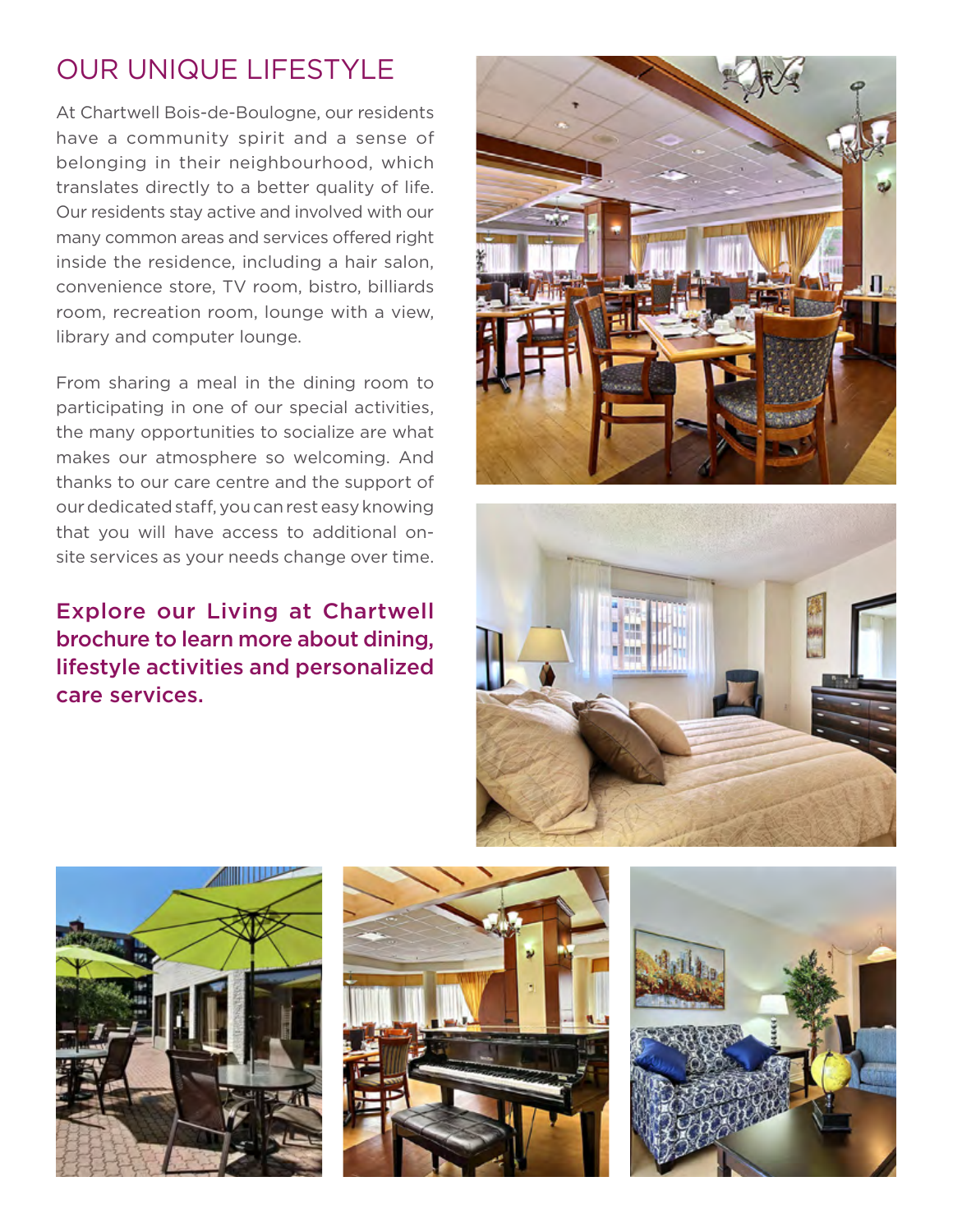# FACTS & FEATURES



#### IN THE NEIGHBOURHOOD

| Grocery stores |  |
|----------------|--|
|----------------|--|

- Pharmacies **Hospital II** Hospital **Transit**
- 

#### **ACTIVITIES**

- LiveNow program 
Social and 
Live entertainment • Educational activities **Educational example 2 Live music events**
- Cultural activities **Cultural activities Gardening** 
	- **Exercise**
- Restaurants **Banks** 
	-
- **Shopping Medical clinics** Shopping Coffee shops
	-
	-
	-

#### DINING SERVICES

- 
- 
- Open-seating dining Meals for guests\* Family dinner

#### CARE SERVICES

- Medication supervision/ Assistance with activities Oxygen service\* administration\* of daily living\* Blood pressure clinic\*
- 
- Visiting Physician\* Visiting Massage Therapist\*

### À la carte menu Themed dinners\* Catering\*

- 
- Diversified menu Flexible dining times Fontinental breakfast
	-
	-
	-
	-
- On-site Nurse **Esthetician services** \* The Vitals monitored \*
- **AMENITIES**
- Dining room Activity room TV room
- 
- 
- 
- 
- **Bistro/cafe Movie theatre Library**
- 
- Private dining room Fitness room Multi-functional room
	-